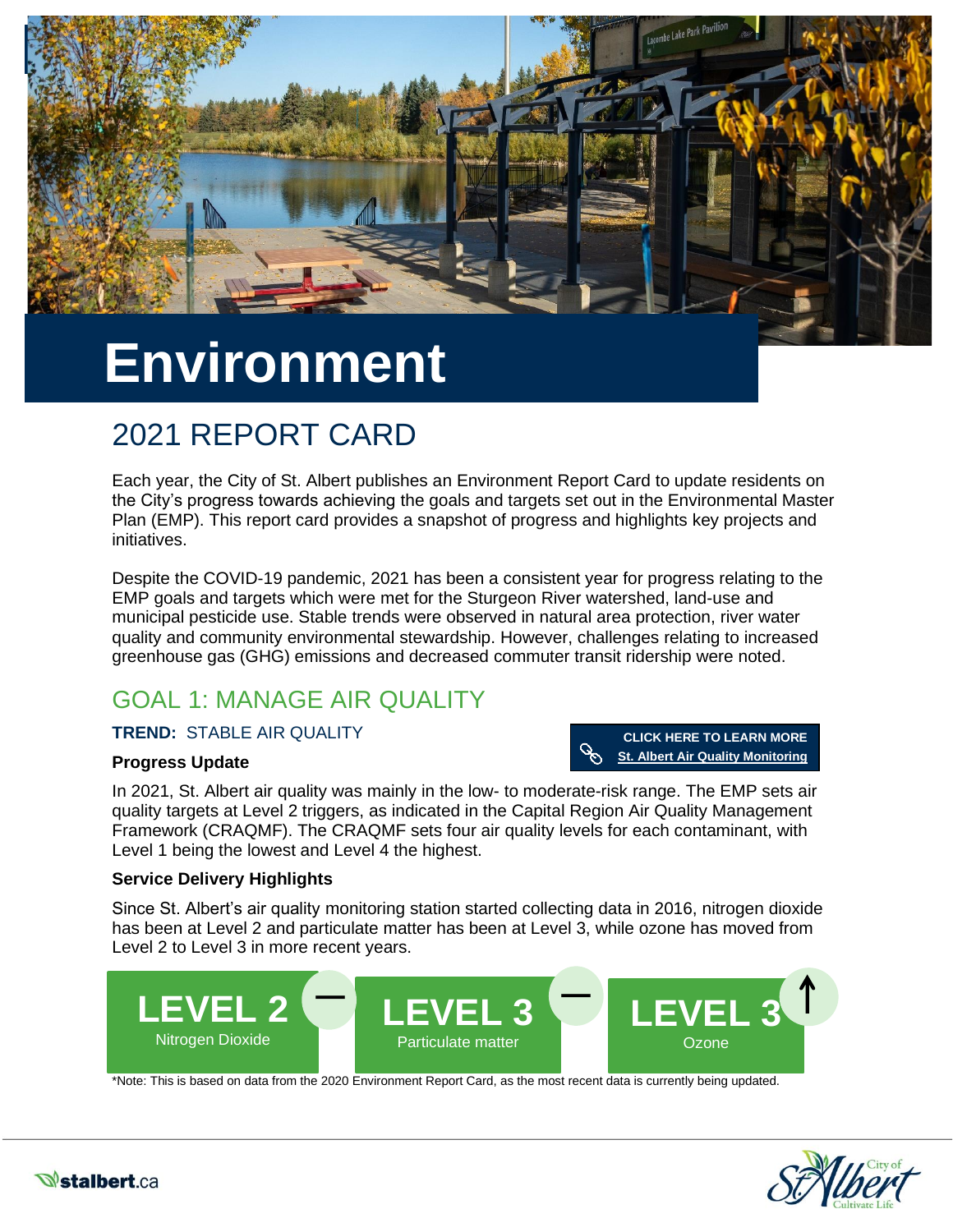# GOAL 2: REDUCE ENERGY CONSUMPTION & GREENHOUSE GAS EMISSIONS

### **CITY TREND:** INCREASED EMISSIONS **COMMUNITY TREND:** INCREASED EMISSIONS

### **Progress Update**

In 2021, a 1.1 megawatt solar photovoltaic (PV) system was installed at Servus Credit Union Place and is the largest solar array in St. Albert. The 2,582 solar panels cover the roof of the field houses and half of the Go Auto Arena. The solar PV system is projected to generate enough electricity annually to power approximately 148 homes for a year or meet 16 per cent of Servus Place's annual electricity needs, which would prevent about 580 tonnes of GHG emissions a year.

### **[DID YOU KNOW?](https://stalbert.ca/site/assets/files/3778/stalbert-urban-forest-management-plan_june-26-2017_1.pdf)**

St. Albert's electric busses travelled 162,000 kilometres, regenerating over 57,000 kwh of electricity. The energy savings is equal to supplying five homes with electricity for an entire year!



Compared to the 2008 baseline year, the City's GHG

emissions in 2021 have declined 19.5 per cent. The goal to reduce GHG emissions to 20 per cent below the 2008 baseline level has nearly been met, being just over 0.5 per cent above the target level. Over the past year, GHG emissions slightly increased by four per cent.

Community emissions were approximately three per cent above 2008 levels in 2021 and community GHG emissions have increased by 0.2 per cent. The target to reduce emissions to six per cent below 2008 levels has not been met.

### **Service Delivery Highlights**



\*\*Note: The baseline and target emission numbers have been updated in 2018 based on emissions inventory calculations.

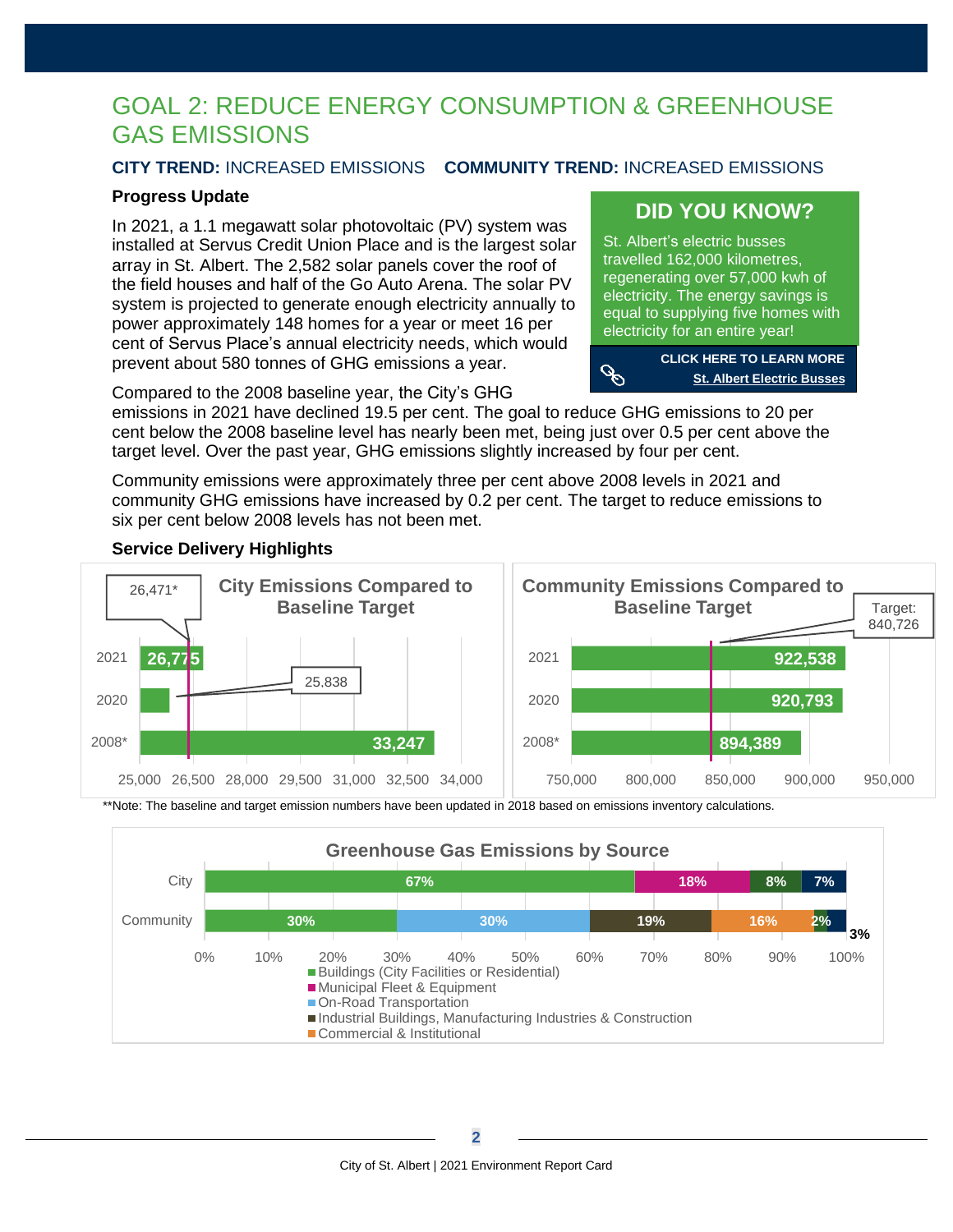# GOAL 3: PROMOTE SUSTAINABLE NEIGHBOURHOODS & TRANSPORTATION CHOICES

### **LAND-USE TREND:** MEETING TARGETS **TRANSIT TREND:** DECREASED RIDERSHIP

### **Progress Update**

On April 19, 2021, St. Albert's new **[Municipal Development Plan \(MDP\)](https://stalbert.ca/dev/mdp/)** was adopted by City Council. Residents, property owners, businesses, community groups and others can look to the new MDP for expected changes as the City plans for a future population of 100,000 and the addition of 13,000 new jobs over the coming decades.

The MDP specifies density targets for new neighbourhoods as set out by the Edmonton Metropolitan Regional Board. In 2021, there were no new Area Structure Plans proposed however five neighbourhood Area Structure Plans were amended that include Cherot, Erin Ridge North, Oakmont, South Riel and Riverside. The amendments all fall within the minimum dwellings per net residential hectare and medium an/or high-density residential targets highlighted below.

### **Service Delivery Highlights**

**30-45**

Target: Dwellings per net residential hectare

**30%** Target: Medium and/or highdensity residential units

**252,274**

Total St. Albert Transit passengers commuting (Target: increase = or > population growth)

# GOAL 4: PRESERVE AND MANAGE TREES, PARKS & NATURAL AREAS

### **STATUS:** ON TRACK

### **Progress Update**

St. Albert is one of fifteen cities across Canada that have received **[Tree City of the World](https://treecitiesoftheworld.org/directory.cfm)** designation for the second consecutive year. In 2021 the community met five core standards that illustrate a commitment to caring for our trees and forests. Continuously receiving this designation reflects the core values of being the Botanical Arts City.

The City's **[Urban Forest Management Plan \(UFMP\)](https://stalbert.ca/site/assets/files/3778/stalbert-urban-forest-management-plan_june-26-2017_1.pdf)** sets a target to increase the estimated land area of St. Albert's tree canopy from 13 per cent to 20 per cent by 2037.

Actions to enhance St. Albert's tree canopy, including community education initiatives, are outlined in the UFMP. Naturalization, or tree-planting events, are ways residents can help increase St. Albert's tree canopy. Despite the COVID-19 pandemic,12 tree planting events were accommodated in alignment with provincial public health measures.

### **[DID YOU KNOW?](https://stalbert.ca/site/assets/files/3778/stalbert-urban-forest-management-plan_june-26-2017_1.pdf)**

**Tree canopy** refers to the uppermost layer in a forest, formed by the crowns of the trees in an urban forest.

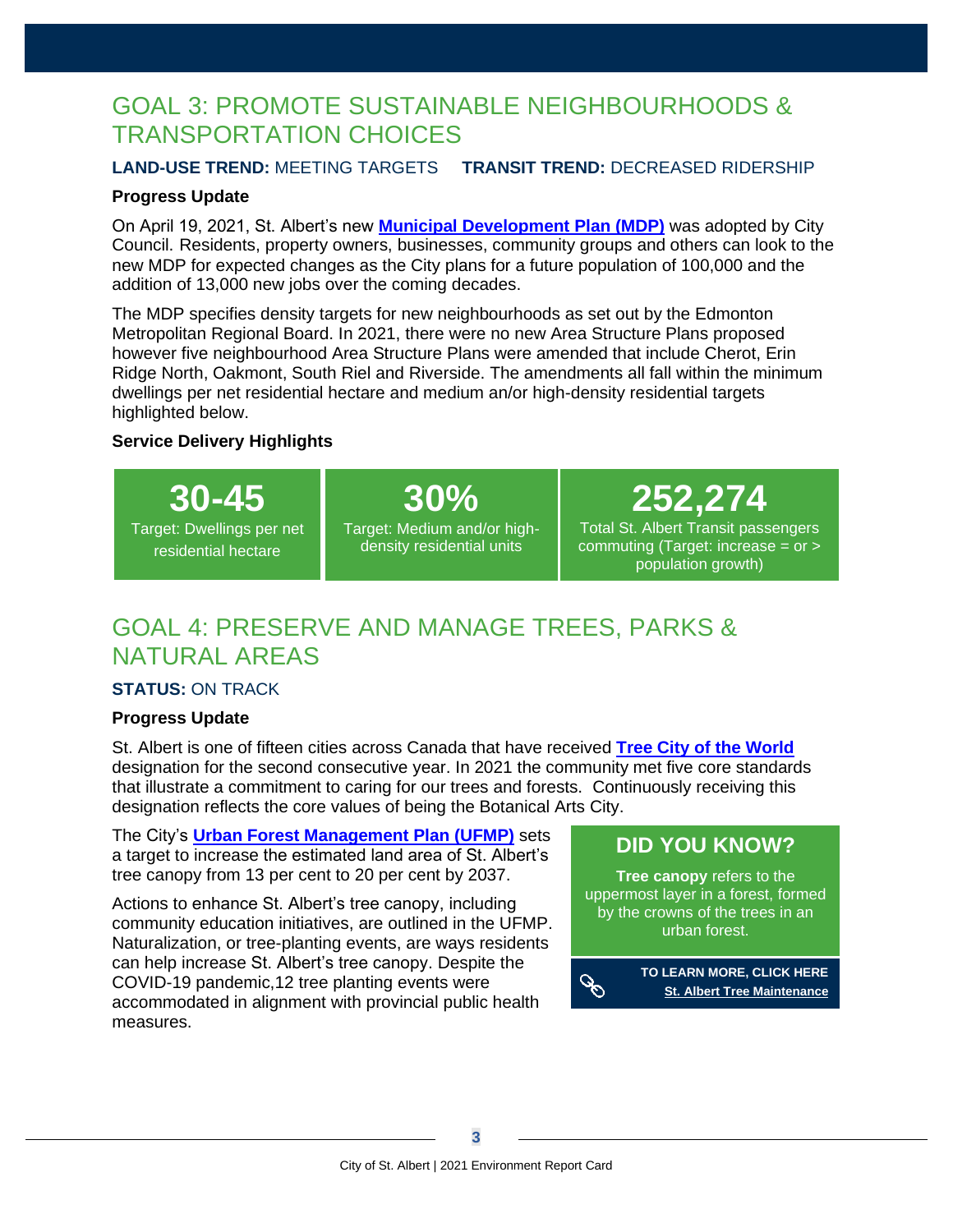### **Service Delivery Highlights**



# **1,940**

Native trees and shrubs were planted in 0.1 hectares

naturalization activities

\*Naturalization is an alternative management technique in which landscape maintenance is reduced by planting native trees and shrubs and restricting mowing.

# GOAL 5: REDUCE GARBAGE TO THE LANDFILL

### **TREND:** STABLE PARTICIPATION IN WASTE AND DIVERSION PROGRAMS

### **Progress Update**

In 2021, residents generated 10,565 metric tonnes (Mt) of garbage – just over 151 kilograms (kg) per capita, or 509 kg per household. This equates to an increase of 1,777 Mt city-wide compared to 8,788 Mt in 2020. The garbage trending upwards in recent years is likely due to COVID-19. As residents worked, learned and played from home, garbage that was previously disposed of at work or school was disposed of in the Brown Garbage Cart.

### **Service Delivery Highlights**



Waste diversion is calculated as the volume of waste diverted from the landfill, as a percentage of the total waste generated. Diverted waste includes organics from the Green Organics Cart, recycling from the Blue Recycling Bag and electronics. This calculation does not include tonnage from the Compost or Mike Mitchell Recycling Depots. In 2021, waste diversion was 46 per cent (9041 Mt). Diversion continues to be highest in the spring and summer due to residents placing large volumes of leaf and yard waste in the Green Organics Cart. Compared to previous years, diversion was lower in 2021 as more residents worked from home.

> **BE WASTE WISE [TO LEARN MORE CLICK HERE](https://stalbert.ca/site/assets/files/2566/2020_waste_and_diversion_programs_annual_report_to_council_-_final.pdf)**

**231** Volunteers participated in

# GOAL 6: PROTECT AND IMPROVE THE STURGEON RIVER WATERSHED

The Sturgeon River Watershed Alliance (SRWA) was formed in 2014 to assess, advocate for and protect the long-term health of the Sturgeon River watershed by developing and implementing a management plan.

### **STATUS:** TARGET ACHIEVED

### **Progress Update**

In 2021, the **[SRWA](https://www.nswa.ab.ca/partnerships-programs/the-sturgeon-river-watershed-alliance/)** moved on from the successful completion of the Sturgeon River Watershed Management Plan and into the implementation phase of the plan's goals. Over the next three years, the SRWA plans to complete objectives such as the Riparian Health Strategy Wetland Strategy, implement a water quality monitoring program and create communications such as educational forums, SRWA webpage and promotional materials.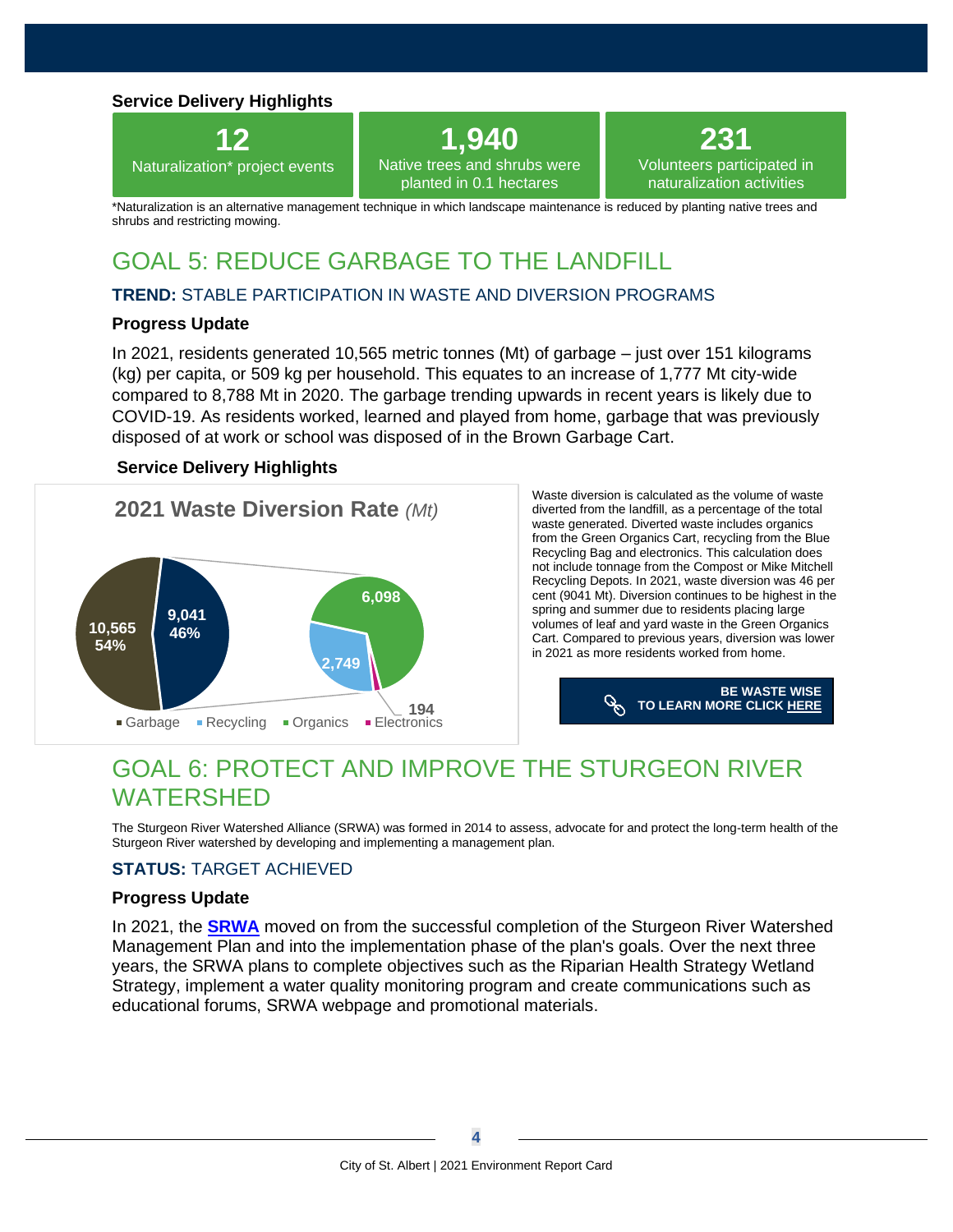### **Service Delivery Highlights**

**6** Key outcomes form the Sturgeon River Watershed Management Plan

Plan includes strategies and actions to implement over the next

**10 years**

**\$200,000** Alberta Community Partnership Grant to address short-term actions

# GOAL 7: IMPROVE WATER QUALITY IN THE STURGEON RIVER

### **TREND:** STABLE WATER QUALITY

#### **Progress Update**

 $\mathscr{S}$ **TO LEARN MORE, CLICK HERE. [River Water Quality Index \(RWQI\)](https://stalbert.ca/city/environment/sturgeon-river/get-to-know/)**

Within St. Albert's boundaries, chloride and bacteria levels remain well below Provincial water quality guidelines, although both are slightly higher than in 2020, likely due to low water levels in the river. Nutrient levels moved from good to excellent but remain consistent with historical levels. The slight decline may be due to the low levels of precipitation and lack of runoff from the surrounding landscape, which typically carries excess nutrients into the river. Total suspended solids remained at the excellent end of the scale, perhaps due to decreased landscape runoff and slow flowing water in the river, allowing solids time to settle out of the water column.

### **Service Delivery Highlights**

Provincial legislation requires the City to take action on invasive weeds. When treating these weeds, the amount of pesticides used varies and is dependent on the weather, the type of species or pests, and the management techniques used. In 2021, the pest management program resumed. Overall, the City's pesticide use increased compared to 2020 but continues to be well below the target.



# GOAL 8: REDUCE WATER CONSUMPTION

### **TREND:** INCREASED WATER CONSUMPTION

#### **Progress Update**

Due to extremely hot weather throughout the summer, water consumption in 2021 increased to 228 litres per day. As needed, water restrictions were in place requesting that businesses and residents of St. Albert voluntarily refrain from all non-essential water use. These steps were implemented to allow reservoirs to recover and retain to normal levels to ensure the City of St. Albert could continue to meet essential needs including firefighting and drinking water.